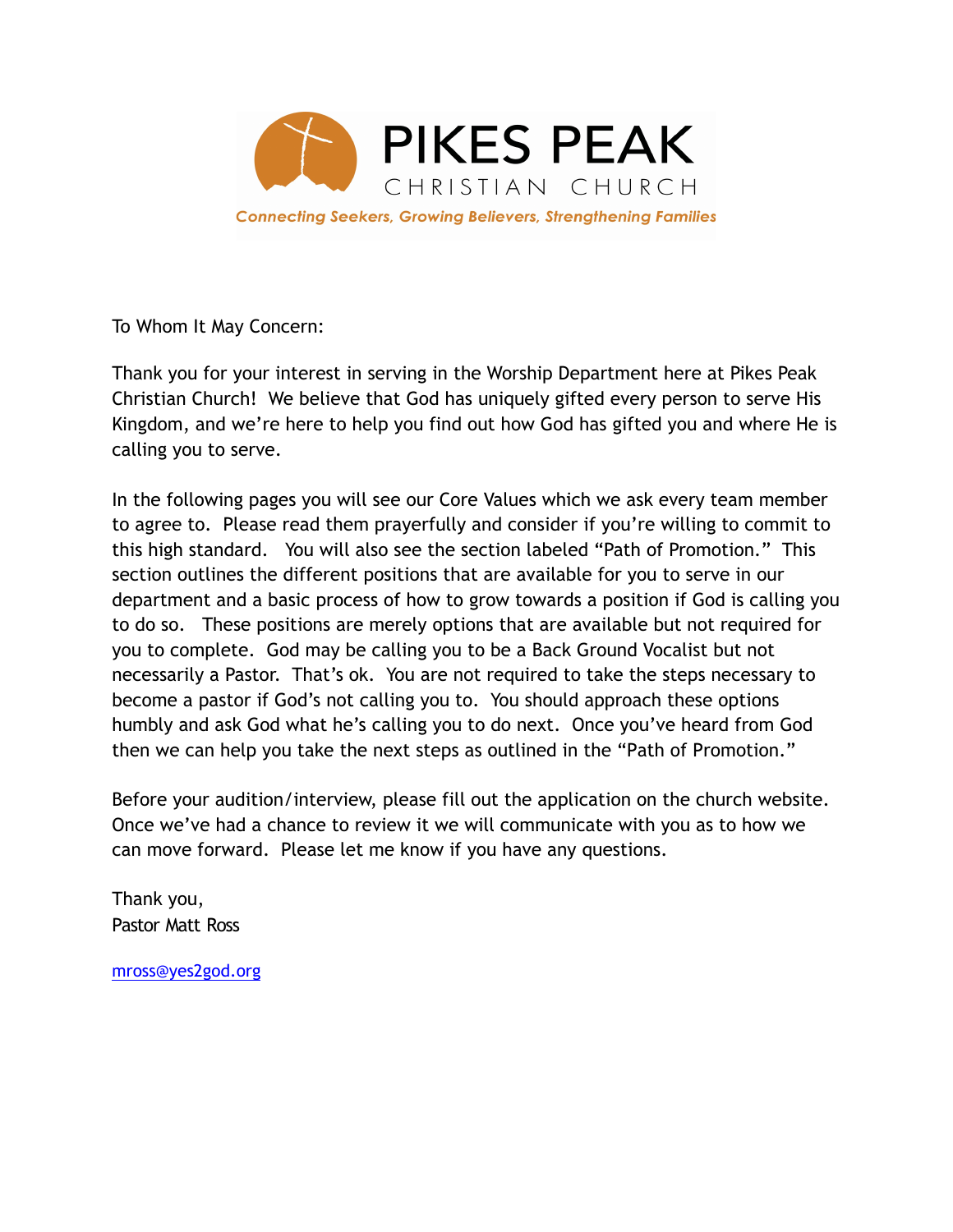# **Worship Department**

# **Core Values**

- 1. Passionately Pursue Christ
	- a. Live a lifestyle of prayer and worship.
	- b. Devote yourself to God's word.
- 2. Humility
	- a. We Before Me.
		- i. Always put the needs of the team and the needs of the church before your own.
	- b. I must decrease so that Jesus may increase.
- 3. Holy Spirit
	- a. Be Aware and Allow.
		- i. Always be Aware of how the Holy Spirit is moving and do everything you can to Allow Him to move without interruption.

# **Path of Promotion**



# **Available Positions**

- Back Ground Vocalist
- Band Member
- Intern
- Worship Leader
- Music Director
- Team Leader
- Staff Leader
- Pastor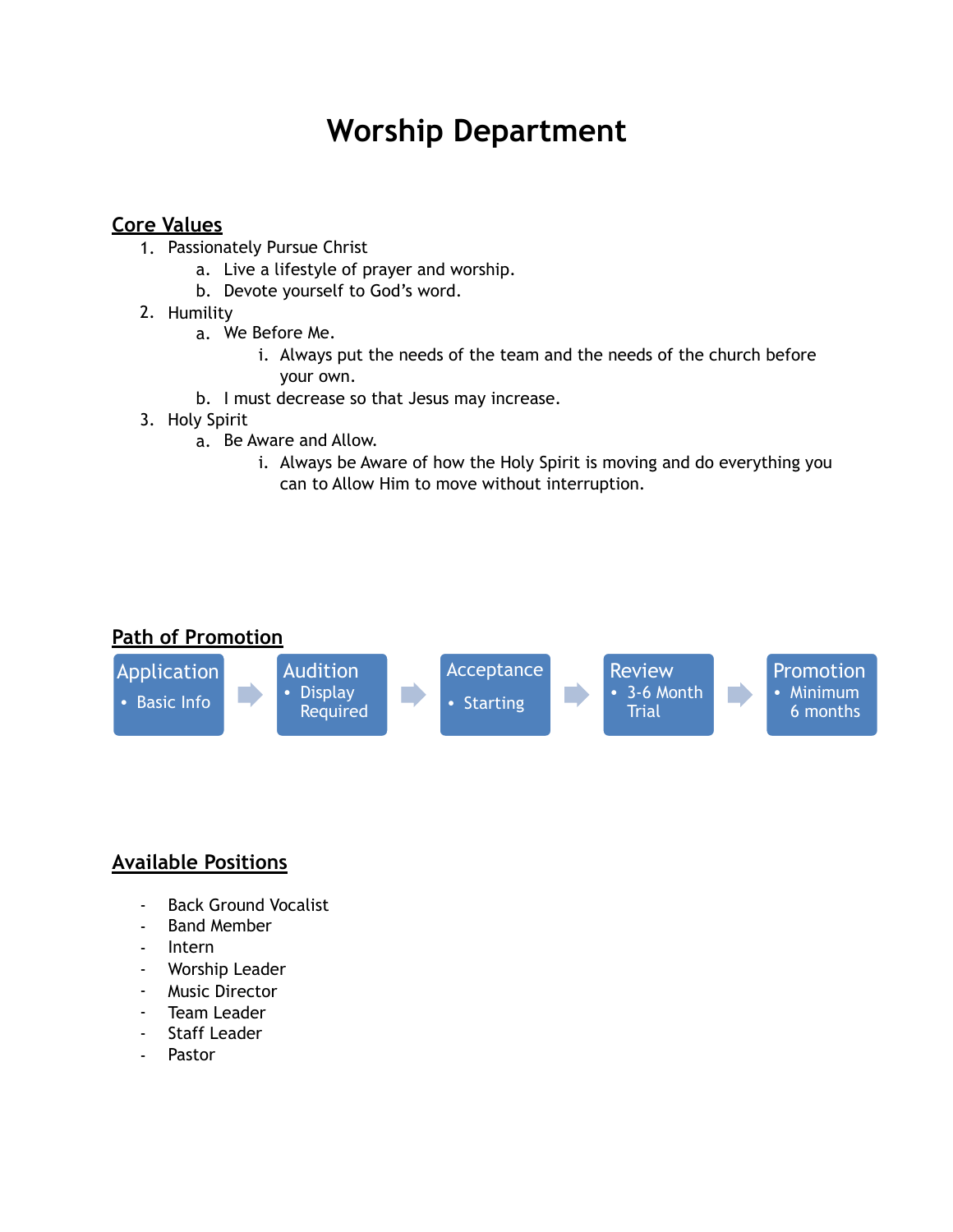## **Position Expectations**

## Back Ground Vocalist

- 1. Sing harmony and blend vocally.
- 2. Know your parts before rehearsal to the best of your ability.
- 3. Physically express worship.
- 4. Be available a minimum of 1-2 Sundays a month.

### Band Member

- 1. Play your instrument skillfully and contextually.
- 2. Know your parts before rehearsal to the best of your ability.
- 5. Physically express worship.
- 3. Be available a minimum of 1-2 Sundays a month.

#### Intern

- 1. Available for practice and application in desired field (MD, WL, Tech, etc) and the leading of volunteer groups.
- 2. Committed to a minimum of 15 hours/week of office work, team work, and homework.
- 3. Specific requirements vary based on area of service.

Worship Leader

- 1. Able to lead worship in a small group or large group environment displaying communication skills, leadership skills, and confidence.
- 2. Inspires others to join in worship and able to publicly display his/her relationship with God.
- 3. Memorization of lyrics, song forms, scriptures, and prayers.
- 4. Meet with Music Director before rehearsal to map out the plan for the set.
	- a. Pick a relevant set list with appropriate keys and flow between songs.
- 5. Able to transition seamlessly between songs.
- 6. Able to cue team members and congregation within the song.
- 7. Playing guitar or piano is encouraged but not required.

Music Director

- 1. Provide musical support for the Worship Leader.
- 2. Able to lead a band in rehearsal and a service while playing an instrument.
- 3. Meet with Worship Leader before rehearsal to map out the plan for the set.
- 4. Memorization of song forms, chords, hooks, tempos, and dynamics.